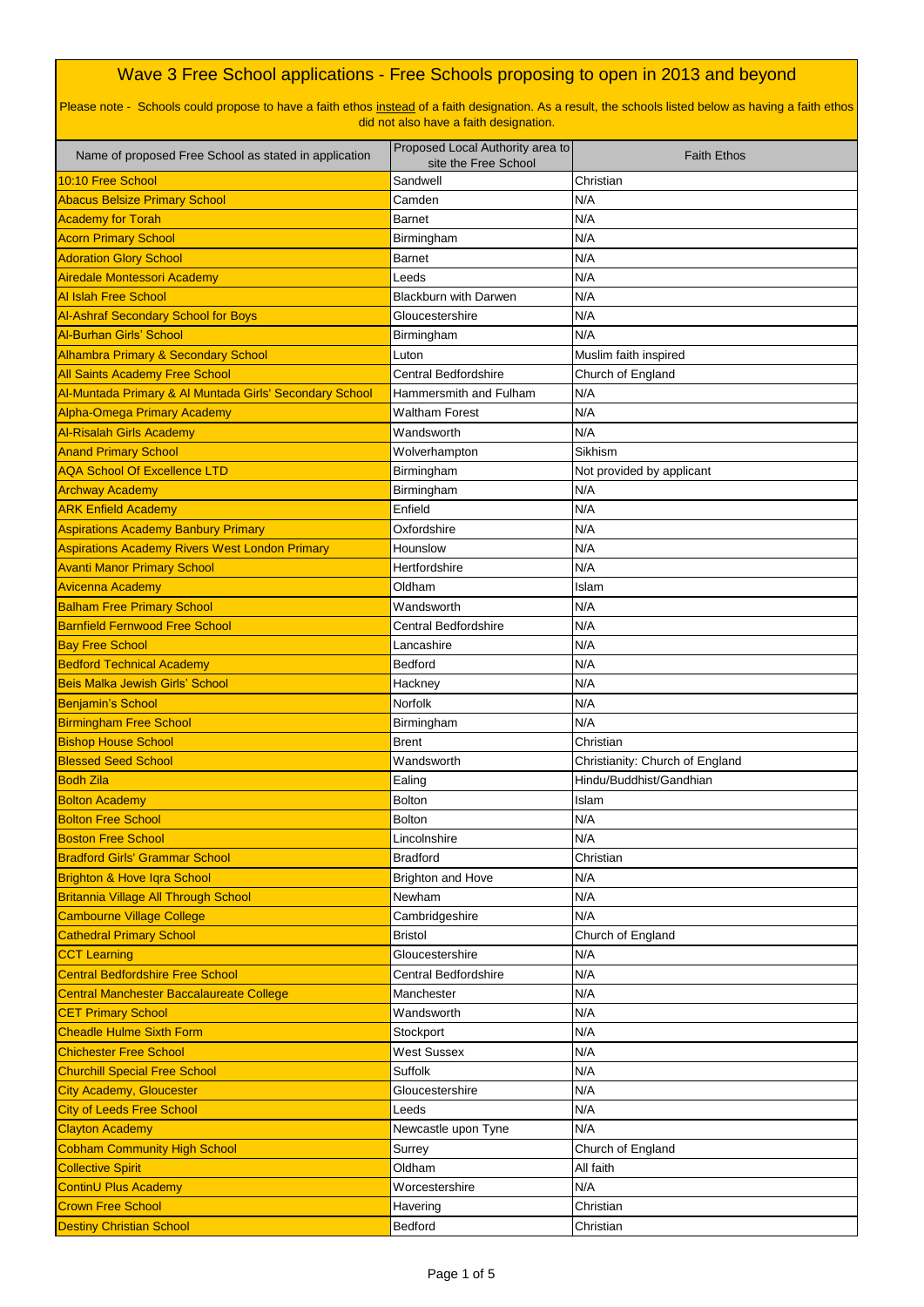| Name of proposed Free School as stated in application | Proposed Local Authority area to<br>site the Free School | <b>Faith Ethos</b>          |
|-------------------------------------------------------|----------------------------------------------------------|-----------------------------|
| <b>Diaspora High School</b>                           | Lewisham                                                 | N/A                         |
| <b>Discovery Enterprise School</b>                    | Newcastle upon Tyne                                      | N/A                         |
| <b>Dortonians Free School</b>                         | Kent                                                     | N/A                         |
| <b>Durham Free School Ltd</b>                         | Durham                                                   | N/A                         |
| <b>East London Free School</b>                        | <b>Waltham Forest</b>                                    | N/A                         |
| <b>East London Science School</b>                     | <b>Tower Hamlets</b>                                     | N/A                         |
| <b>East Sussex Free School</b>                        | <b>East Sussex</b>                                       | N/A                         |
| <b>Edge View Muslim Girls School</b>                  | Oldham                                                   | N/A                         |
| <b>Education Village Trust Free School</b>            | Darlington                                               | N/A                         |
| <b>Elizabeth Hammond Free School Primary</b>          | Croydon                                                  | Christian                   |
| <b>Emmaus Learning Community</b>                      | Hampshire                                                | N/A                         |
| <b>Excellence Academy</b>                             | Birmingham                                               | N/A                         |
| <b>Exemplar - Newark Business Academy</b>             | Nottinghamshire                                          | <b>Protestant Christian</b> |
| <b>Exeter Tutorial College</b>                        | Devon                                                    | N/A                         |
| <b>Felixstowe Community School</b>                    | <b>Suffolk</b>                                           | N/A                         |
| <b>Fitrah Southampton Islamic Primary School</b>      | Southampton                                              | N/A                         |
| <b>Fledglings Free School</b>                         | Salford                                                  | N/A                         |
| <b>Forest Light Education Academy</b>                 | <b>Waltham Forest</b>                                    | Christian                   |
| <b>Free School Gerrards Cross</b>                     | Buckinghamshire                                          | N/A                         |
| <b>Fulham Boys School</b>                             | Hammersmith and Fulham                                   | N/A                         |
| <b>Fullfledge Ecology School</b>                      | <b>Suffolk</b>                                           | N/A                         |
| <b>Future Free School</b>                             | Norfolk                                                  | N/A                         |
| <b>Geneses Free School</b>                            | Haringey                                                 | Christian                   |
| <b>Green Meadow Primary School</b>                    | Wigan                                                    | N/A                         |
| <b>Greenwich Iqra School</b>                          | Greenwich                                                | Islam                       |
| <b>Guru Nanak Academy</b>                             | Sandwell                                                 | N/A                         |
| <b>Hackney New School</b>                             | Hackney                                                  | N/A                         |
| <b>Hadlow Rural Community School</b>                  | Kent                                                     | N/A                         |
| <b>Harris Aspire Academy</b>                          | Croydon                                                  | N/A                         |
| <b>Harris Free School Tottenham</b>                   | Haringey                                                 | N/A                         |
| <b>Harwell Enterprise Academy</b>                     | Oxfordshire                                              | N/A                         |
| <b>Hatcham Temple Grove Free School</b>               | Lewisham                                                 | N/A                         |
| <b>Hazel Grove Sixth Form</b>                         | Stockport                                                | N/A                         |
| <b>Heath Sixth Form</b>                               | Halton                                                   | N/A                         |
| Henley in Arden Enterprise Sixth Form                 | Warwickshire                                             | N/A                         |
| <b>Heron Hall Academy</b>                             | Enfield                                                  | N/A                         |
| <b>Hewens Primary School</b>                          | Hillingdon                                               | N/A                         |
| <b>Heyford Park Free School</b>                       | Oxfordshire                                              | N/A                         |
| <b>Hillingdon Free Schools Ltd</b>                    | Hillingdon                                               | N/A                         |
| <b>Holy Trinity International School</b>              | Worcestershire                                           | N/A                         |
| <b>Holyport Free School</b>                           | <b>Windsor and Maidenhead</b>                            | Christian                   |
| <b>Hope Community School</b>                          | Bexley                                                   | N/A                         |
| <b>International Academy of Greenwich</b>             | Greenwich                                                | N/A                         |
| <b>Isaac Newton Primary Academy</b>                   | Redbridge                                                | N/A                         |
| JEGS High School                                      | Wandsworth                                               | Christian faith             |
| <b>Judith Kerr Primary School</b>                     | Southwark                                                | N/A                         |
| <b>Khalsa Science Academy</b>                         | Leeds                                                    | Sikh                        |
| <b>Khalsa Secondary School</b>                        | Slough                                                   | N/A                         |
| <b>Khoja Jaffery Academy</b>                          | Harrow                                                   | N/A                         |
| <b>Kids Company Urban Academy</b>                     | Westminster                                              | N/A                         |
| Kimberley 16 - 19 STEM College                        | Bedford                                                  | N/A                         |
| King Soloman International Business School            | Birmingham                                               | N/A                         |
| King's School, Hove                                   | <b>Brighton and Hove</b>                                 | N/A                         |
| Kings Science Academy, Darnall, Sheffield             | Sheffield                                                | N/A                         |
| Kings Science Academy, Bradford                       | <b>Bradford</b>                                          | N/A                         |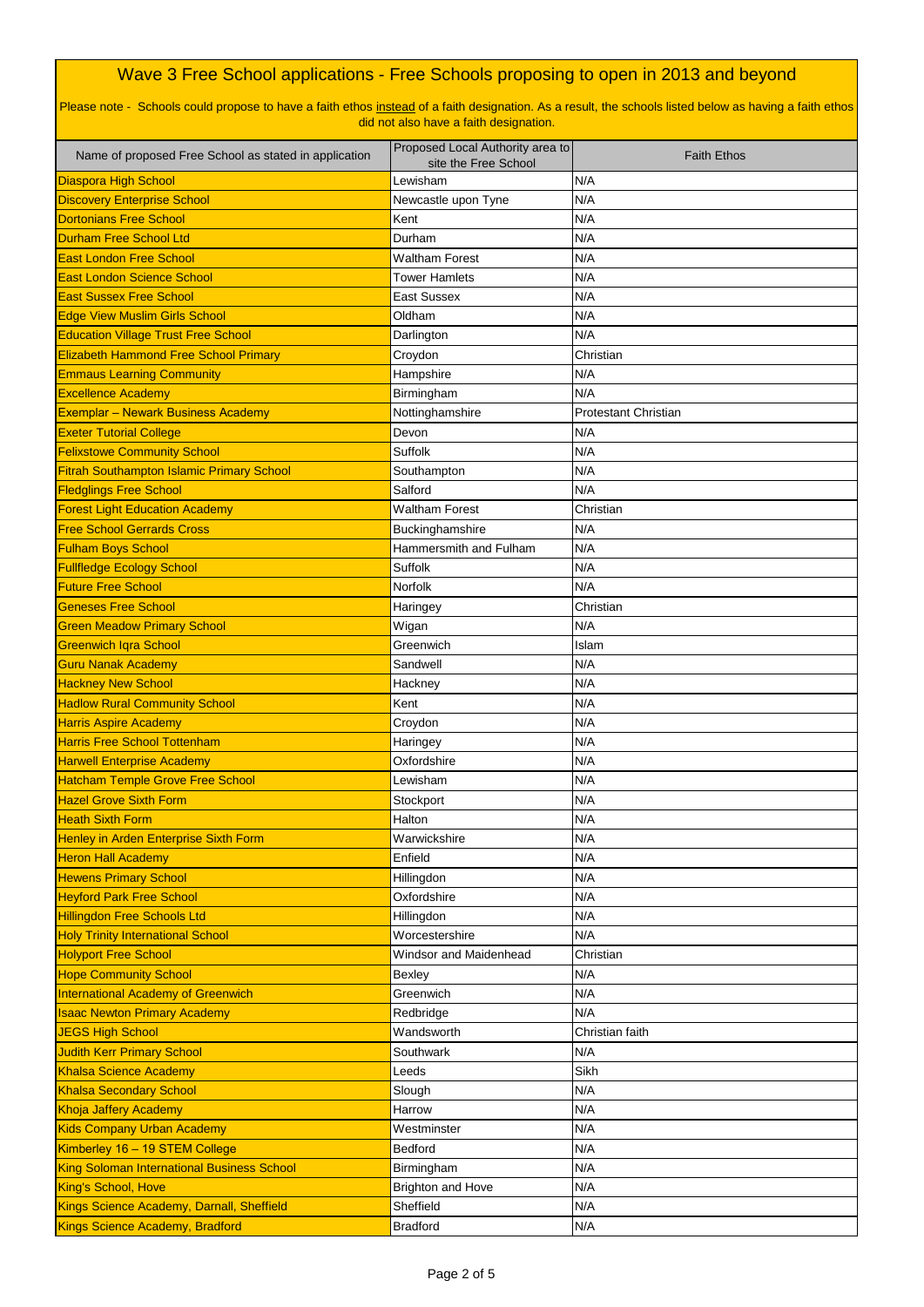| Name of proposed Free School as stated in application     | Proposed Local Authority area to   | <b>Faith Ethos</b>         |
|-----------------------------------------------------------|------------------------------------|----------------------------|
| <b>Lancaster Free School</b>                              | site the Free School<br>Lancashire | N/A                        |
| <b>Langdale Free School</b>                               | Blackpool                          | N/A                        |
| <b>Leeds Jewish Free School</b>                           | Leeds                              | N/A                        |
| <b>Leicester Academy of Sport</b>                         | Leicester                          | N/A                        |
| Leicester Sikh School                                     | Leicester                          | N/A                        |
| <b>Lewes New School</b>                                   | <b>East Sussex</b>                 | N/A                        |
| <b>Lighthouse School</b>                                  | <b>Suffolk</b>                     | N/A                        |
| <b>Little Petals</b>                                      | Newham                             | Islam                      |
| <b>Living Word Academy</b>                                | Newham                             | N/A                        |
| <b>Longsight Community Primary</b>                        | Manchester                         | N/A                        |
| <b>Lynch Hill Enterprise Academy</b>                      | Slough                             | N/A                        |
| <b>Ma'at School of Excellence</b>                         | <b>Brent</b>                       | N/A                        |
| <b>Maharishi Free School Richmond</b>                     | Richmond upon Thames               | N/A                        |
| <b>Maharishi Secondary Free School Suffolk</b>            | <b>Suffolk</b>                     | N/A                        |
| <b>Manchester Montessori School</b>                       | Manchester                         | N/A                        |
| <b>Maria Montessori Primary School</b>                    | <b>Windsor and Maidenhead</b>      | N/A                        |
| <b>Marine Academy Primary</b>                             | Plymouth                           | N/A                        |
| <b>Milkstone Primary School</b>                           | Rochdale                           | N/A                        |
| <b>Mosley Girls High School</b>                           | Birmingham                         | N/A                        |
| Nanaksar Primary School                                   | Hillingdon                         | N/A                        |
| Netherleigh and Rossefield Free School                    | <b>Bradford</b>                    | N/A                        |
| New Islington Free School                                 | Manchester                         | N/A                        |
| Nishkam School West London                                | Hounslow                           | N/A                        |
| Noah's Kingdom Academy                                    | Reading                            | Jewish/Noahide             |
| <b>North Wing College</b>                                 | <b>Bradford</b>                    | N/A                        |
| Northern Lights Primary School, Manchester                | Manchester                         | N/A                        |
| Northern Lights Special School, Manchester                | Manchester                         | N/A                        |
| Northmoor School                                          | East Riding of Yorkshire           | N/A                        |
| Oakwood Islamic School for Girls                          | Birmingham                         | N/A                        |
| <b>Oasis Community School Waterloo</b>                    | Lambeth                            | Christian                  |
| <b>Oxford New School</b>                                  | Oxfordshire                        | N/A                        |
| <b>Palfrey Girls School</b>                               | Walsall                            | N/A                        |
| <b>Paxton Academy Sports and Science</b>                  | Croydon                            | Christian                  |
| <b>Peaslake Free School</b>                               | Surrey<br>Lancashire               | Church of England<br>Islam |
| <b>Pendle Girls Academy</b><br><b>Phoenix Free School</b> | Oldham                             | N/A                        |
| <b>Pitstop Project Barrow</b>                             | Lancashire                         | N/A                        |
| <b>Plymouth School of Creative Arts</b>                   | Plymouth                           | N/A                        |
| <b>Preston Free School</b>                                | Lancashire                         | N/A                        |
| <b>Prince's Community School</b>                          | Southend on Sea                    | N/A                        |
| Queens Theatre Academy                                    | Stoke-on-Trent                     | Mainstream Christianity    |
| <b>Rainbow Schools (Crawley)</b>                          | <b>West Sussex</b>                 | N/A                        |
| <b>Rainbow Schools (Leeds)</b>                            | Leeds                              | N/A                        |
| <b>Rainbow Schools (Luton)</b>                            | Luton                              | N/A                        |
| <b>Rainbow Schools (Nottingham)</b>                       | Nottingham                         | N/A                        |
| <b>Raynes Park Christian Primary School</b>               | Merton                             | N/A                        |
| <b>REACH</b>                                              | Birmingham                         | N/A                        |
| <b>RIMU Primary Music Academy</b>                         | Greenwich                          | N/A                        |
| <b>River Bank Primary School</b>                          | Luton                              | N/A                        |
| <b>Riverside Co-operative Free School</b>                 | Barking and Dagenham               | N/A                        |
| <b>Rivington Park School</b>                              | Lancashire                         | N/A                        |
| <b>RJ Mitchell Free School</b>                            | Stoke-on-Trent                     | N/A                        |
| <b>Robert Owen School</b>                                 | Herefordshire                      | N/A                        |
| <b>Route 39 Free School</b>                               | Devon                              | N/A                        |
| <b>Sandwell High School for Girls</b>                     | Sandwell                           | N/A                        |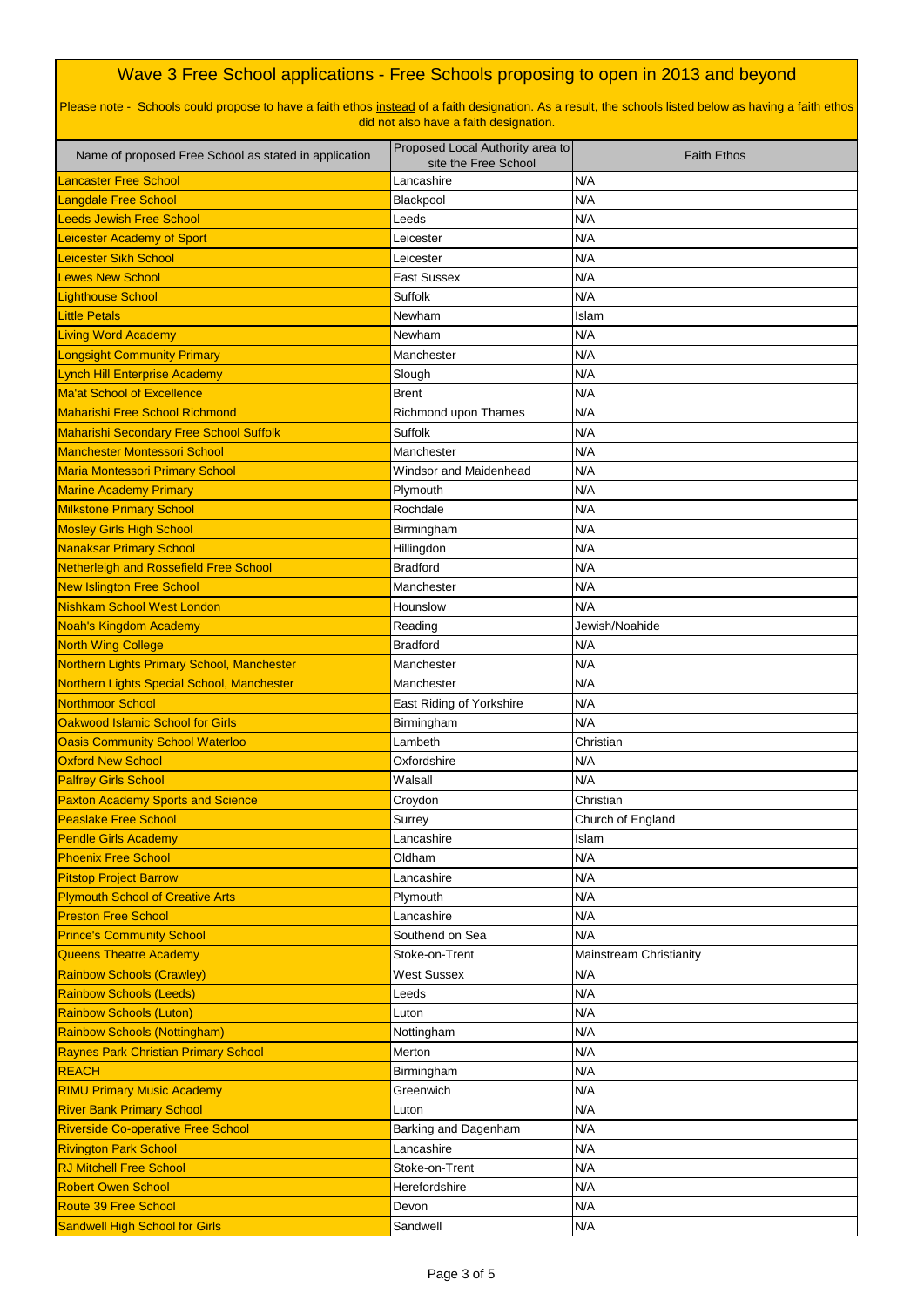| Name of proposed Free School as stated in application | Proposed Local Authority area to<br>site the Free School | <b>Faith Ethos</b> |
|-------------------------------------------------------|----------------------------------------------------------|--------------------|
| <b>School for Inspiring Talents</b>                   | Devon                                                    | N/A                |
| <b>Seaford Head Sixth Form Centre</b>                 | <b>East Sussex</b>                                       | N/A                |
| <b>Sevenoaks Christian School</b>                     | Kent                                                     | N/A                |
| <b>Sheffield Christian Free School</b>                | Sheffield                                                | N/A                |
| <b>Sir Isaac Newton Free School</b>                   | Norfolk                                                  | N/A                |
| <b>Sir Thomas Fremantle Free School</b>               | Buckinghamshire                                          | N/A                |
| <b>South London Jewish Primary School</b>             | Wandsworth                                               | N/A                |
| <b>Southend YMCA Community School</b>                 | Southend on Sea                                          | Christian          |
| <b>Sparkwell All Saints Primary School</b>            | Devon                                                    | Church of England  |
| St. Andrew the Apostle Greek Orthodox School          | Enfield                                                  | N/A                |
| <b>St. Anthony's School</b>                           | Gloucestershire                                          | N/A                |
| <b>St. Martins Academy</b>                            | <b>Cheshire West and Chester</b>                         | N/A                |
| St. Mary Magdalene Academy Courtyard                  | Islington                                                | N/A                |
| St. Mary's Hampton Church of England Primary School   | <b>Richmond upon Thames</b>                              | N/A                |
| St. Mary's C of E Primary School                      | Herefordshire                                            | N/A                |
| <b>Start Point Primary</b>                            | Southampton                                              | N/A                |
| <b>Steiner Academy Exeter</b>                         | Devon                                                    | N/A                |
| <b>Steiner Academy Leeds</b>                          | Leeds                                                    | N/A                |
| <b>STEM Academy</b>                                   | Hackney                                                  | N/A                |
| <b>Stockport Technical School</b>                     | Stockport                                                | N/A                |
| <b>Stoke by Nayland Free School</b>                   | <b>Suffolk</b>                                           | N/A                |
| <b>Stoke Innovation School</b>                        | Stoke-on-Trent                                           | Church of England  |
| <b>Surrey Hills School</b>                            | Sutton                                                   | N/A                |
| <b>Tameside Employability School</b>                  | Tameside                                                 | N/A                |
| <b>Tarka Academy</b>                                  | Devon                                                    | N/A                |
| <b>The Acorn Free School</b>                          | Lincolnshire                                             | N/A                |
| <b>The Archer Academy</b>                             | <b>Barnet</b>                                            | N/A                |
| <b>The Bristol Primary School</b>                     | <b>Bristol</b>                                           | N/A                |
| <b>The Cedars School</b>                              | Peterborough                                             | N/A                |
| The Commonweal 16-19 Free School                      | Swindon                                                  | N/A                |
| <b>The Connell Sixth Form College</b>                 | Manchester                                               | N/A                |
| The CORE Academy                                      | Birmingham                                               | N/A                |
| <b>The Free School Leeds</b>                          | Leeds                                                    | N/A                |
| <b>The Free School Oxford</b>                         | Oxfordshire                                              | N/A                |
| <b>The Heights Free School</b>                        | <b>Blackburn with Darwen</b>                             | N/A                |
| <b>The Jubilee Academy</b>                            | Harrow                                                   | N/A                |
| The Leeds Retail and Financial Services Academy       | Leeds                                                    | N/A                |
| <b>The London Riverside School</b>                    | Barking and Dagenham                                     | N/A                |
| <b>The Maltings Free College</b>                      | Calderdale                                               | N/A                |
| <b>The Marco Polo Academy</b>                         | Barnet                                                   | N/A                |
| <b>The NAS Thames Valley Free School</b>              | Reading                                                  | N/A                |
| The New Jewish Primary School (Finchley)              | <b>Barnet</b>                                            | N/A                |
| The Northern Lights Primary School                    | Calderdale                                               | Sunni Islam        |
| The Olive School, Blackburn                           | <b>Blackburn with Darwen</b>                             | N/A                |
| <b>The Olive School, Hackney</b>                      | Hackney                                                  | N/A                |
| <b>The Olive Tree Primary School</b>                  | <b>Bolton</b>                                            | N/A                |
| <b>The Reach Free School</b>                          | Hertfordshire                                            | N/A                |
| <b>The SASH School</b>                                | Slough                                                   | N/A                |
| The St. Marylebone Bridge School                      | Westminster                                              | N/A                |
| The Stratford School Academy Lab School               | Newham                                                   | N/A                |
| <b>The Titan Partnership Trust School</b>             | Birmingham                                               | N/A                |
| The University of Birmingham School and 6th Form      | Birmingham                                               | N/A                |
| <b>The Wells Free School</b>                          | Kent                                                     | N/A                |
| Thérèse Lord Independent School                       | Nottinghamshire                                          | N/A                |
| <b>Thetford AP Free School</b>                        | Norfolk                                                  | N/A                |